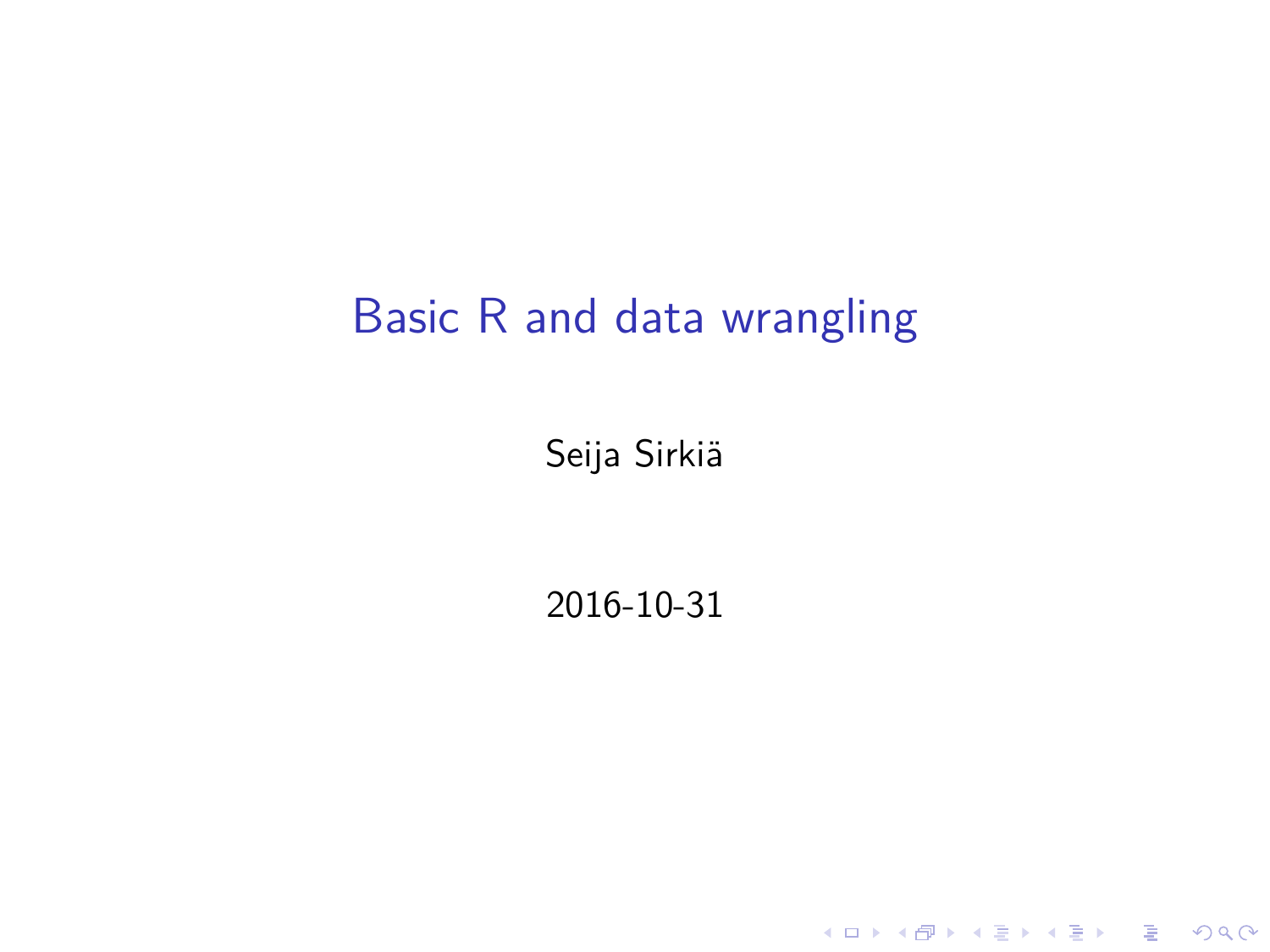### Preface

This is one of the many versions of a basic R course material I have prepared over the years. It is intended for an audience with some programming background but no R experience. The context covers basic syntax, the most common data sctructures and types and how to read in csv and csv-like data. The subject of modifying, cleaning, reformatting etc. data, generally called data wrangling, as well as data visualisation, is considered using the collection of packages known as "hadley-verse".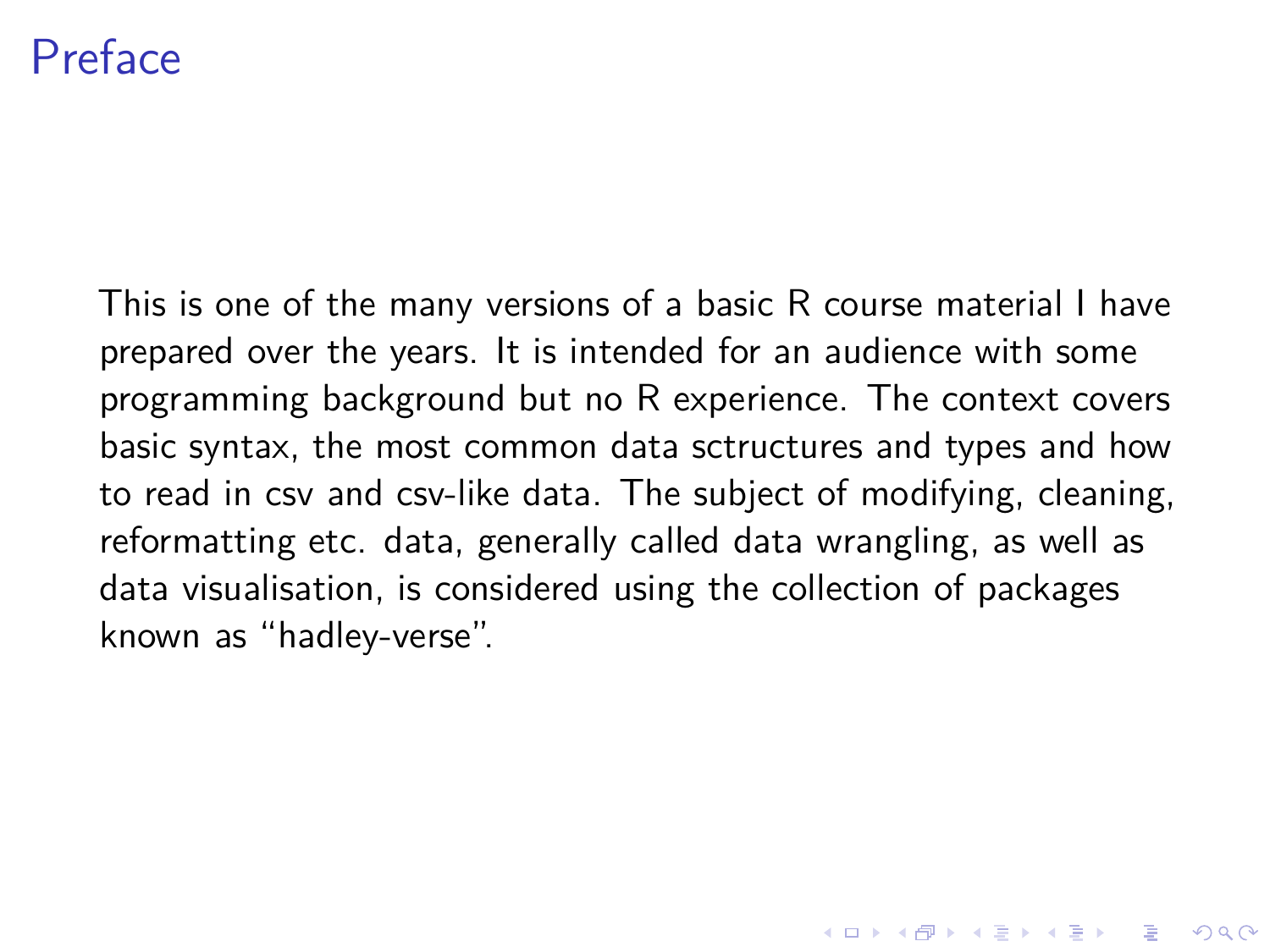### Some other sources of information

This document is intended to go hand in hand with a few cheatsheets found on the RStudio web page:

- ▶ [https://www.rstudio.com/wp-content/uploads/2016/](https://www.rstudio.com/wp-content/uploads/2016/10/r-cheat-sheet-3.pdf) [10/r-cheat-sheet-3.pdf](https://www.rstudio.com/wp-content/uploads/2016/10/r-cheat-sheet-3.pdf)
- ▶ [https://www.rstudio.com/wp-content/uploads/2016/](https://www.rstudio.com/wp-content/uploads/2016/02/advancedR.pdf) [02/advancedR.pdf](https://www.rstudio.com/wp-content/uploads/2016/02/advancedR.pdf)
- ▶ [https://www.rstudio.com/wp-content/uploads/2015/](https://www.rstudio.com/wp-content/uploads/2015/02/data-wrangling-cheatsheet.pdf) [02/data-wrangling-cheatsheet.pdf](https://www.rstudio.com/wp-content/uploads/2015/02/data-wrangling-cheatsheet.pdf)
- ▶ [https://www.rstudio.com/wp-content/uploads/2015/](https://www.rstudio.com/wp-content/uploads/2015/12/ggplot2-cheatsheet-2.0.pdf) [12/ggplot2-cheatsheet-2.0.pdf](https://www.rstudio.com/wp-content/uploads/2015/12/ggplot2-cheatsheet-2.0.pdf)

KID KA KERKER KID KO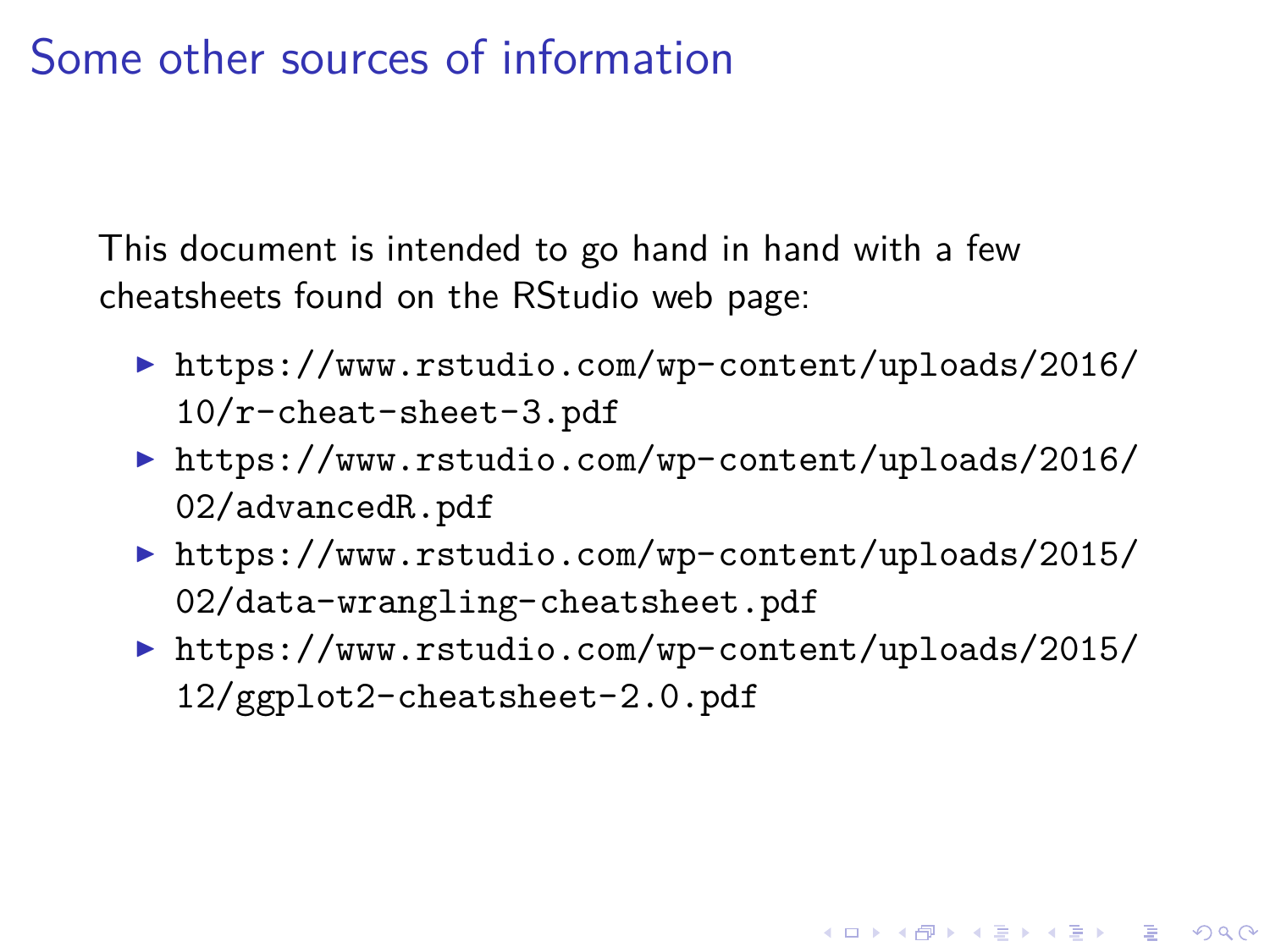

Well. You tell me!

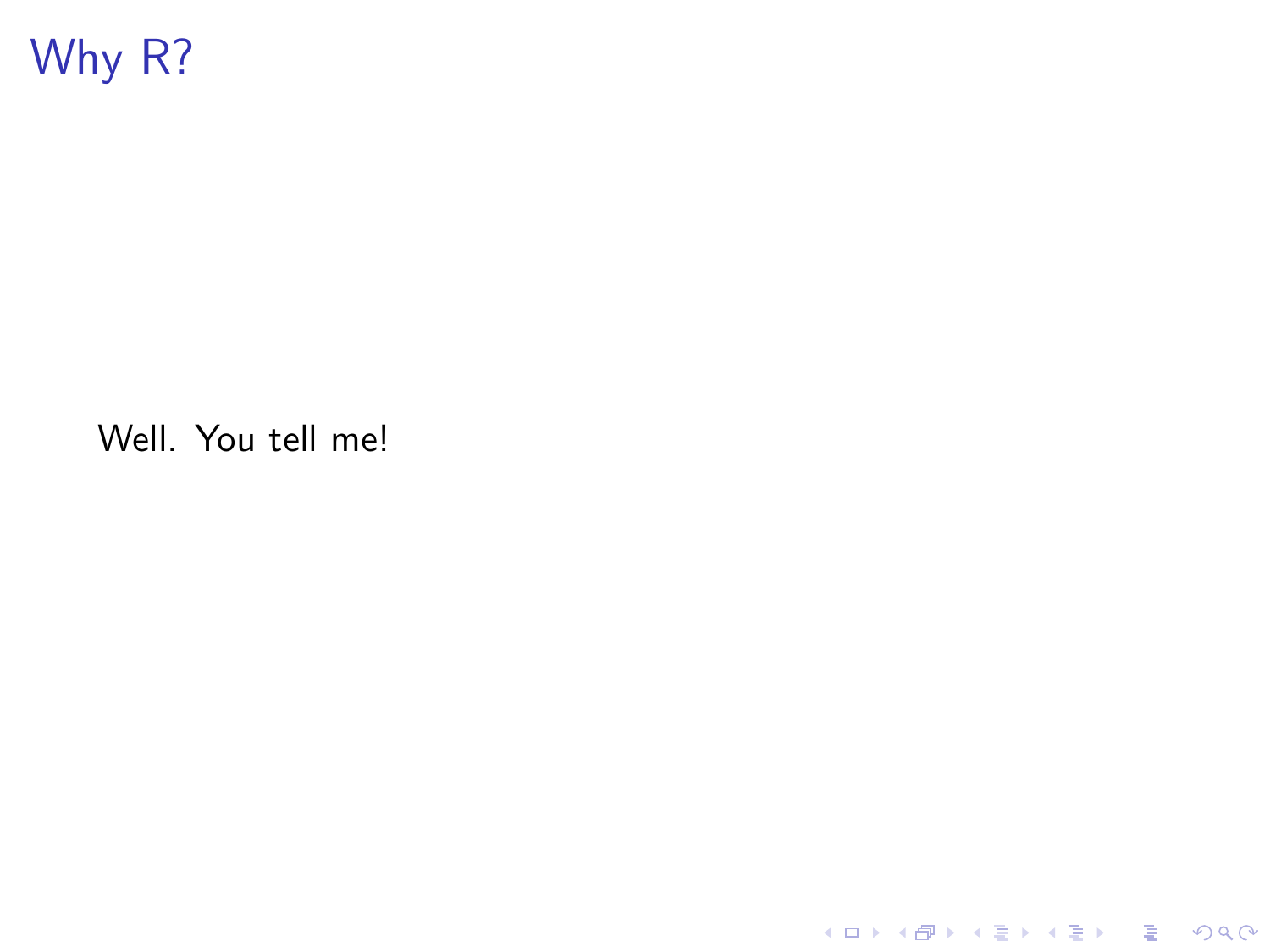### About RStudio

Does way more things than I even know how to use. But go ahead and find these buttons/texts/things in there somewhere: Environment. Console. Project. Files. (new) R script. Help. Import Dataset. Another Help. Run.

K ロ ▶ K 個 ▶ K 할 ▶ K 할 ▶ 이 할 → 9 Q Q →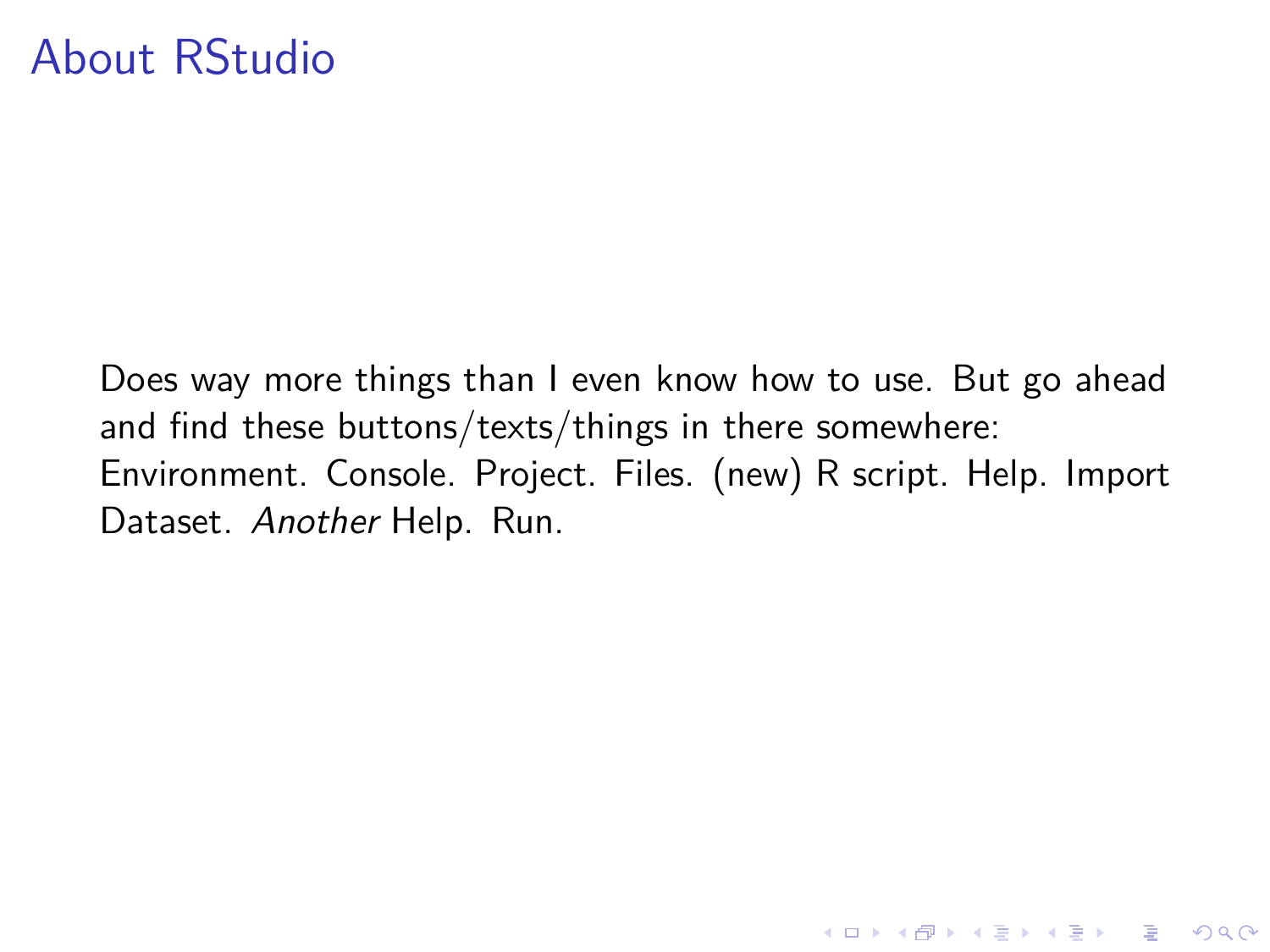Simple calculations and assignment

```
3*5+4.7
## [1] 19.7
radius \leq -10area <- pi*radius^2
radius <- 7
```
Pay attention to the Environment tab while running these. Remember there are rules for variable names. Also, there's a hotkey for the arrow!

K ロ ▶ K 個 ▶ K 할 ▶ K 할 ▶ 이 할 → 이익 @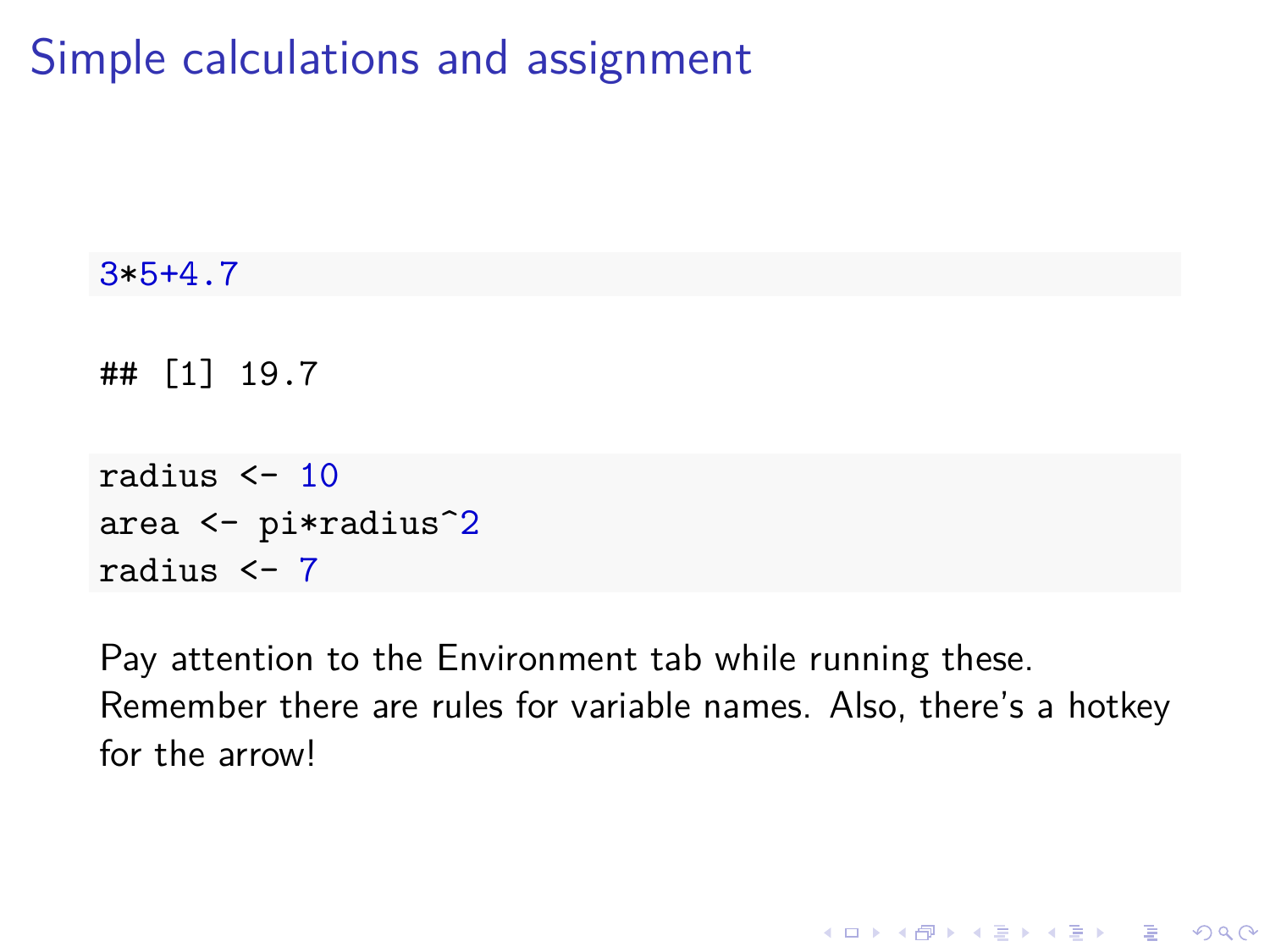### Vectors

- $\triangleright$  Vectors come in 3 flavors: numeric, character and logical
- $\triangleright$  Vectors are created using the function  $c()$ 
	- $\triangleright$  combines elements and/or existing vectors of the same type
- $\triangleright$  Vectors are also created by the operator : (only makes sense with integer numbers) and of course as a result of functions and calculations
- $\triangleright$  All kinds of vectors can contain missing values, denoted by the symbol NA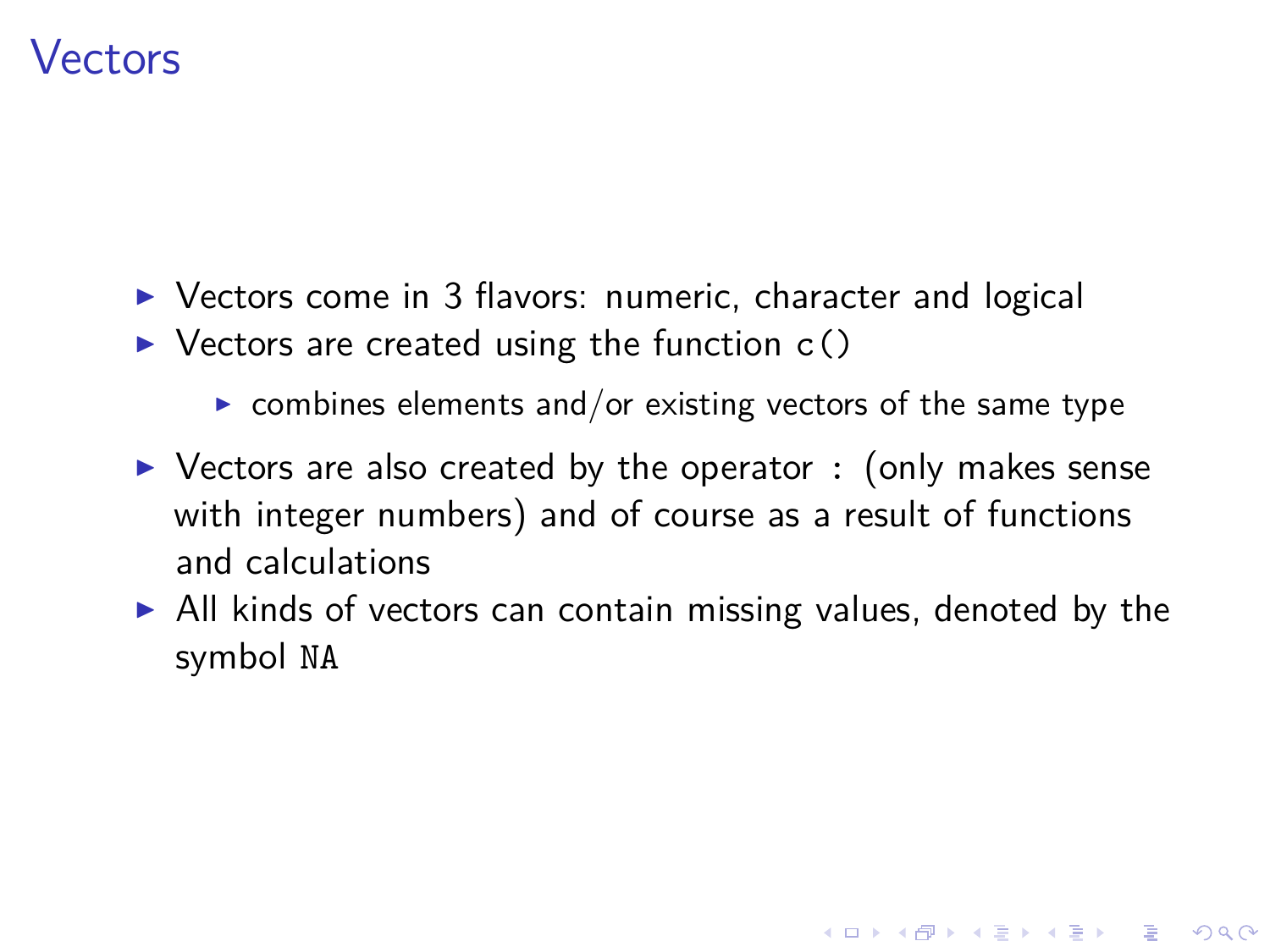## Vectorized operation and the recycling rule

As a rule of thumb, everything about vectors, such as calculations, comparisons etc. happens element by element (unless it specifically is something about the whole vector, such as sum). The recycling rule applies:

 $(1:6) + (0:2)$ 

## [1] 1 3 5 4 6 8

 $(1:5) * c(-1.1)$ 

## Warning in  $(1:5) * c(-1, 1)$ : longer object length is not ## shorter object length

**KORKARYKERKER POLO** 

 $\#$   $\#$   $\lceil 1 \rceil -1 2 -3 4 -5$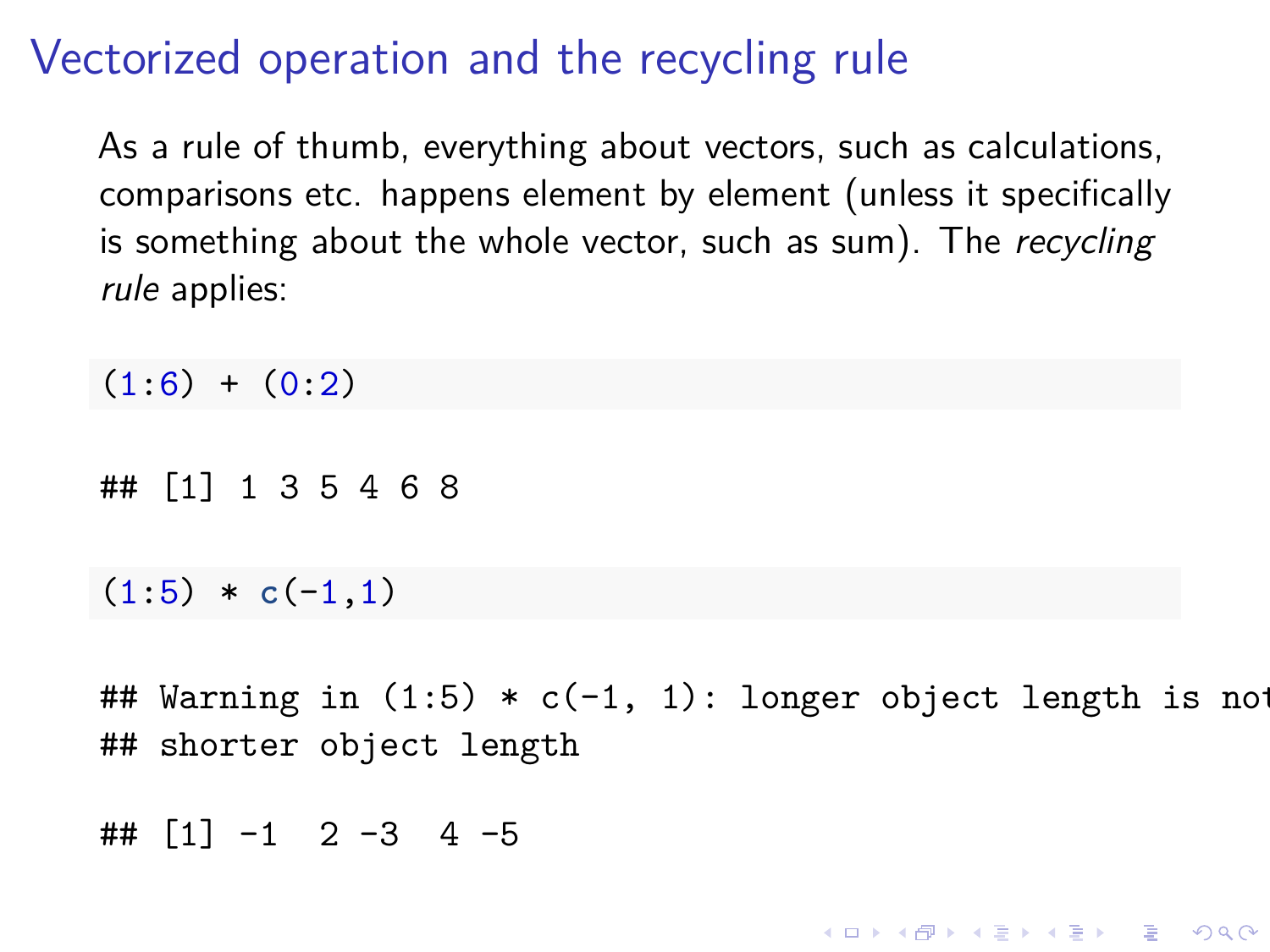### Selecting vector elements

Selecting elements happens using brackets [] and

- by integer index (starting from 1)
	- $\triangleright$  multiple indices need to be given as a vector
	- $\blacktriangleright$  negative indices mean "everything but"
- $\blacktriangleright$  by a logical vector
	- $\triangleright$  such as a result from a comparison
- $\blacktriangleright$  by a name, if it has them
	- $\blacktriangleright$  again, multiple names as a character vector

All of these can also be used in *replacing* elements! Just assign something new to the selection.

**KORKARYKERKER POLO**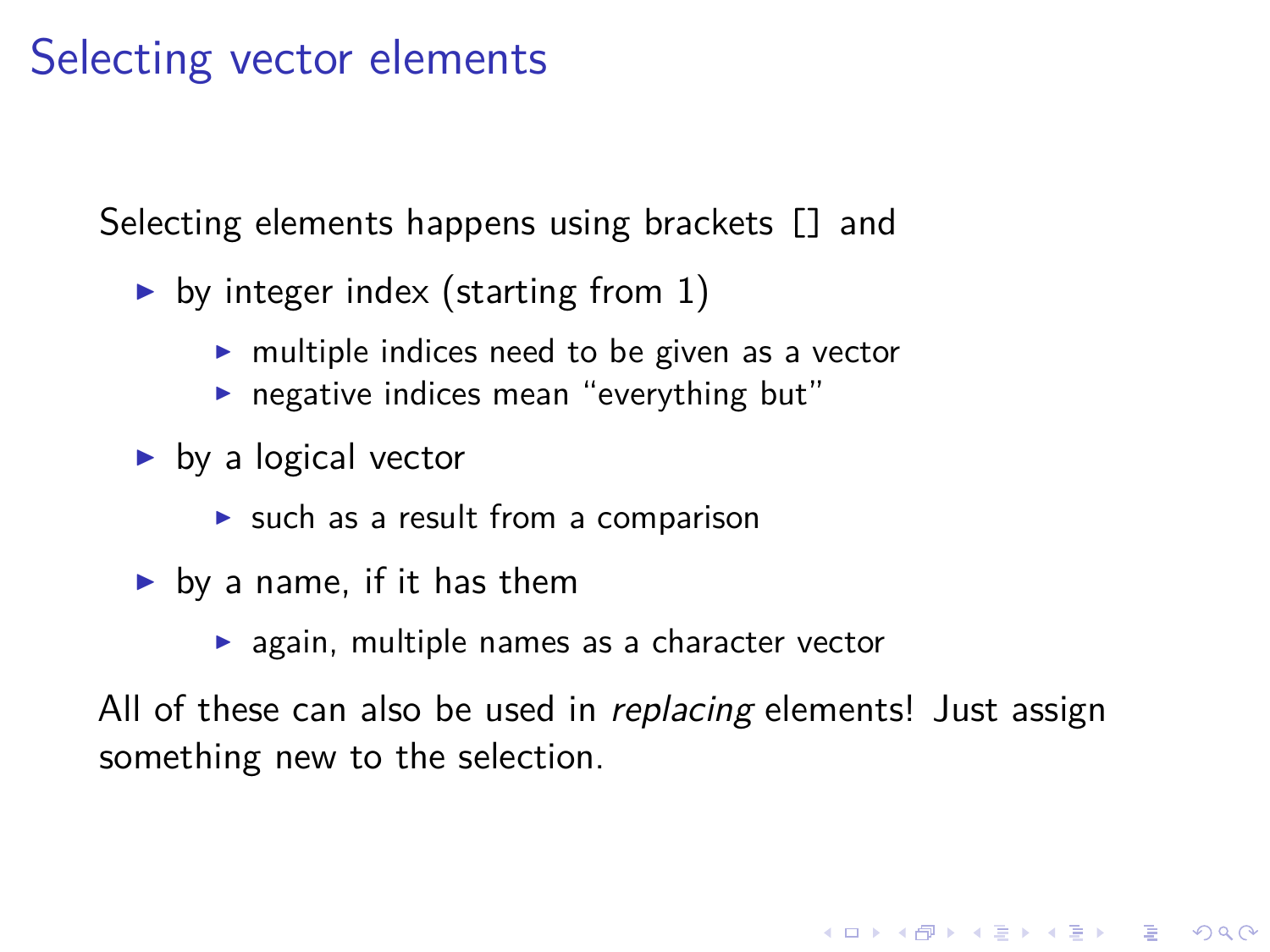#### Factors

An 'R specific' data structure that looks like a character vector, but is in fact an integer vector with values 1 to something, with special labels corresponding to the values:

**KORKARYKERKER POLO** 

```
group <- c("Trt","Ctrl","Ctrl","Trt")
summary(group)
```
## Length Class Mode ## 4 character character

```
group <- factor(group)
summary(group)
```

```
## Ctrl Trt
```
 $\#$  2 2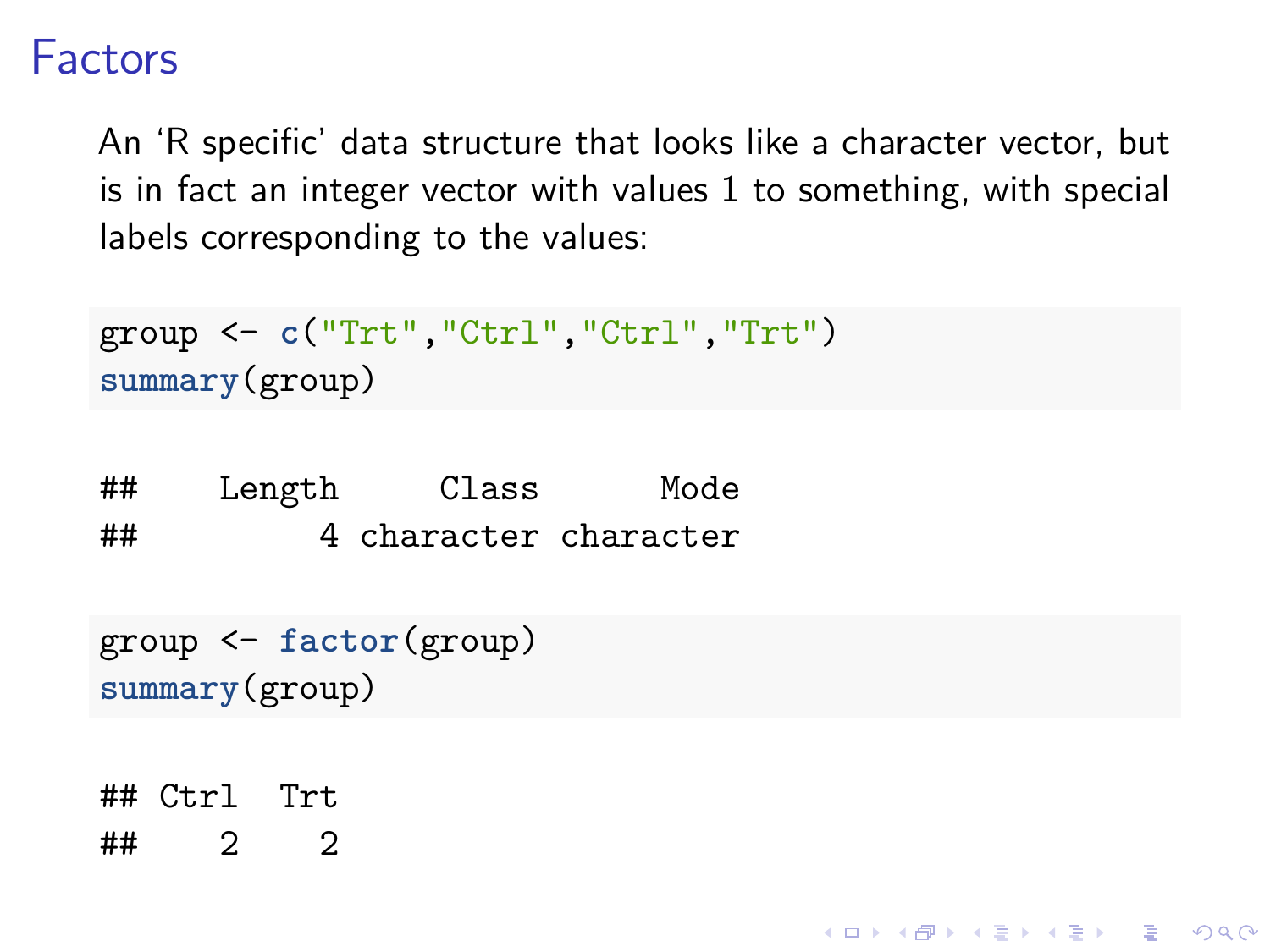### More about factors

```
levels(group)
```

```
## [1] "Ctrl" "Trt"
```

```
nlevels(group)
```
## [1] 2

```
as.numeric(group)
```

```
## [1] 2 1 1 2
```

```
group==levels(group)[1]
```
## [1] FALSE TRUE TRUE FALSE

Be careful when making comparisons, or changing the type, or combining two factors!K ロ ▶ K 個 ▶ K 할 ▶ K 할 ▶ 이 할 → 9 Q Q →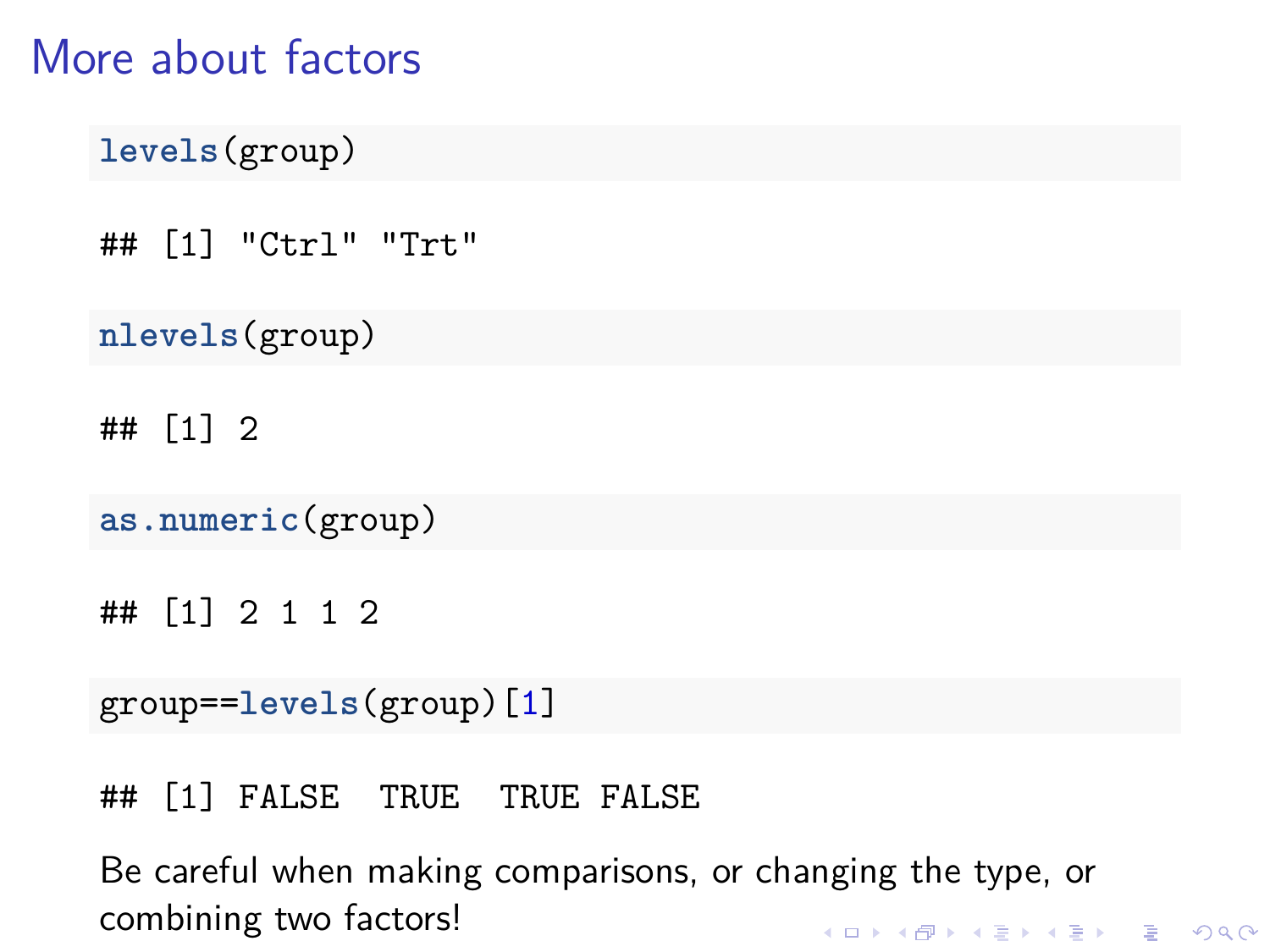## R function documentation

Every function has a documentation page that you can access e.g. with the command ?functionname. It will tell you all the possible arguments to that function and their default values, what (if anything) it returns, mention some related functions and give you examples of usage. Tab completion in RStudio draws its info from that documentation.

Note that when calling R functions you can

 $\blacktriangleright$  leave the arguments unnamed if you are giving them in the assumed order, or

KID KA KERKER KID KO

- $\triangleright$  give them in some other order if you name them
- $\triangleright$  or any unambiguous combination of those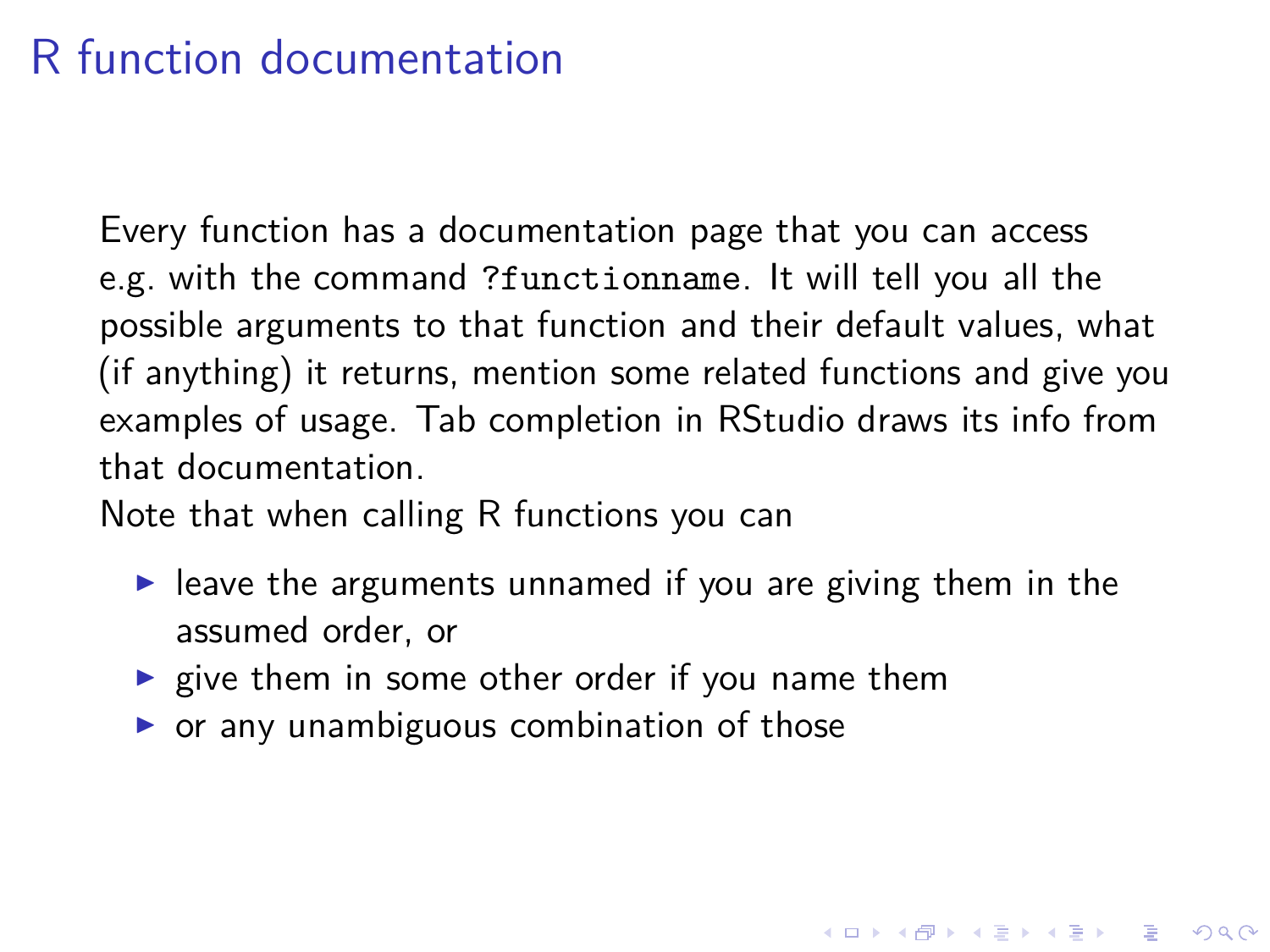### Data frames

Possibly the most important data structure in R. Related to the statistics concept of data matrix

- $\triangleright$  Technically, it is a list of vectors (of any type) and/or factors of equal length
- $\triangleright$  Because of the equal lengths, it also looks and behaves like a table
	- $\triangleright$  columns are variables
	- $\triangleright$  rows are cases or subjects

There is a rather large collection of example data frames that you can access with the call data() (for a list of available data sets) and data(name) (to bring it in to use).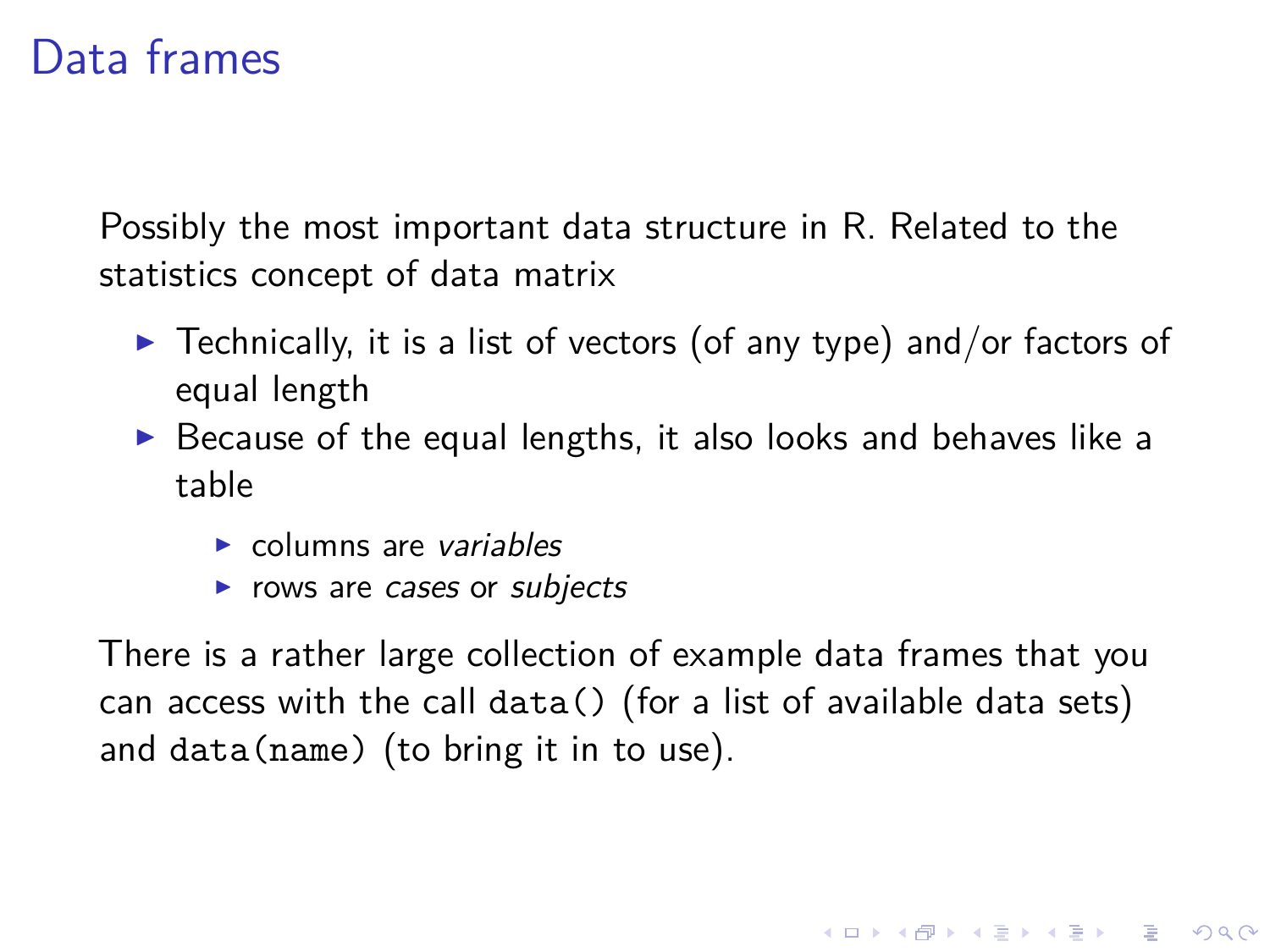### Reading data from a formatted text file

- $\triangleright$  A common way to bring data in to R is via a csv file.
- $\blacktriangleright$  The workhorse function is read.table() and besides the csv standard format it can read any text data as long as that data in the file "looks like" a data frame.
	- $\triangleright$  You just need to tell it how exactly it is formatted
- $\triangleright$  In RStudio the Import Dataset wizard will automate a lot of the work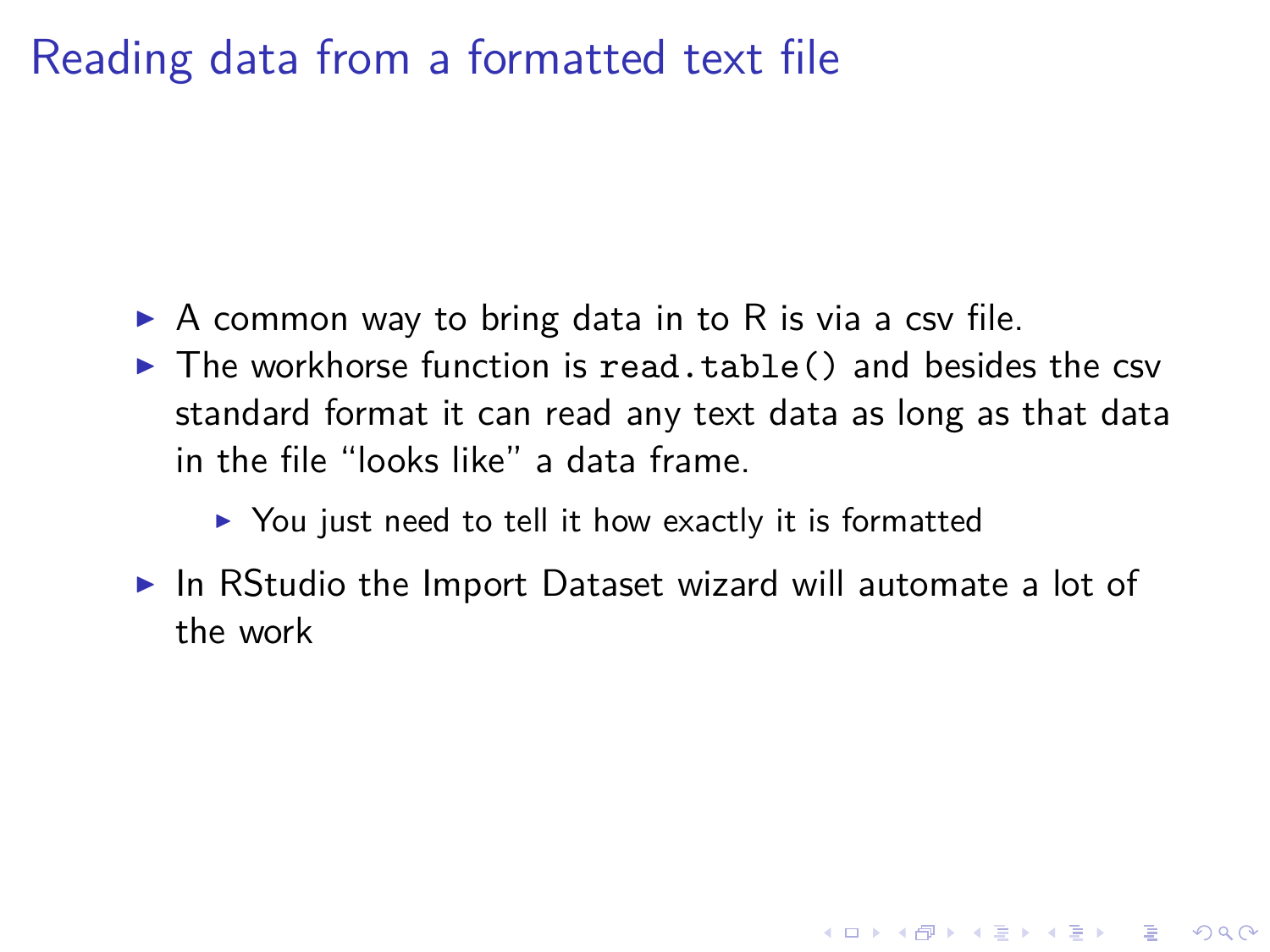By default, an R installation includes only a handful of recommended packages. More can be installed from CRAN (and some other places too) using the function install.packages() or using the Packages tab on RStudio.

Except for a very few base ones, packages also need to be attached in order to be used. This happens using the command

library(pkgname) or again using the Packages tab on RStudio.

This needs to be done in every new R session (unless you do tricks).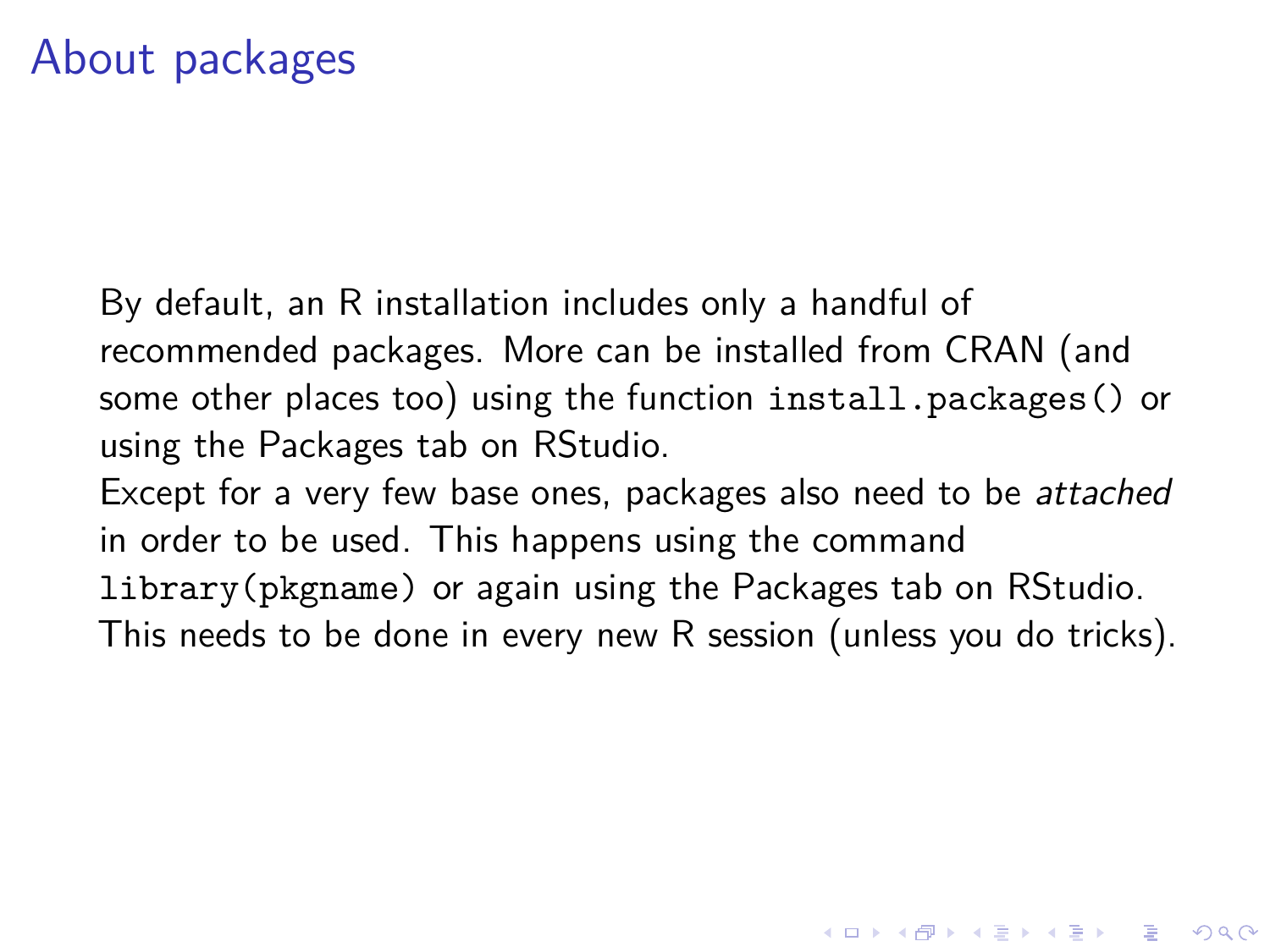# Tidy data

- $\triangleright$  You want to have single variables in single columns, and a single observation on a single row. You really do.
- $\blacktriangleright$  E.g. you do *not* want to have measurements made at different time points (or different dosage, etc) in several columns, and just one row per subject. You want to have a single column for the outcome, and different time points on different rows.
- In other words, **you do not want to see variable values in column names**! Only in the column itself.

4 0 > 4 4 + 4 = + 4 = + = + + 0 4 0 +

Luckily, with tidyr you can switch easily between formats.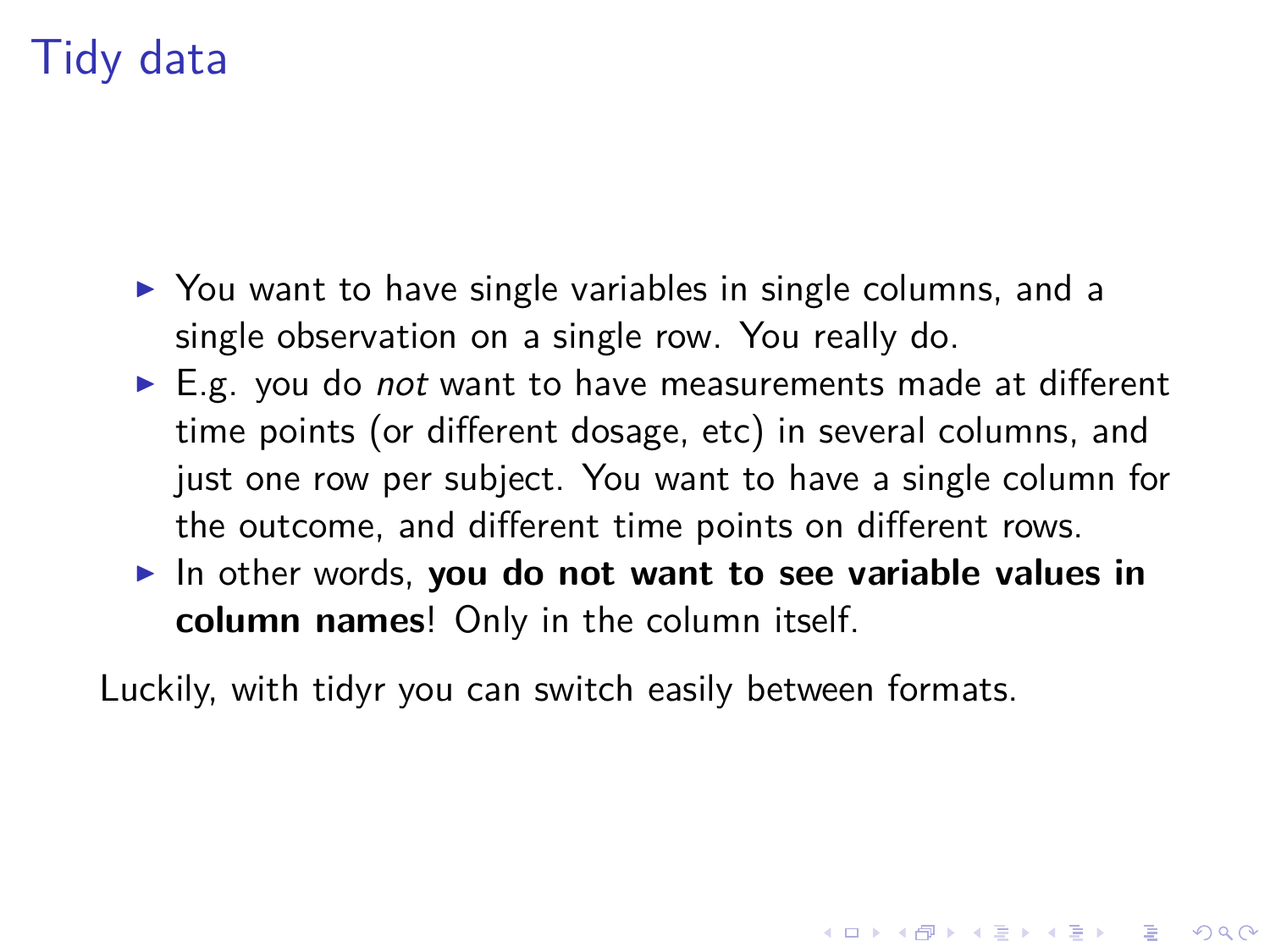### Adding variables to a data frame

- $\triangleright$  Base R way: just assign to a new name within the frame
- $\blacktriangleright$  Hadley-verse way: mutate (and transmute)

dfname\$newvar <- dfname\$oldvar1 + dfname\$oldvar2 dfname <- **mutate**(dfname, newvar = oldvar1 + oldvar2, another =  $newvar^2$ )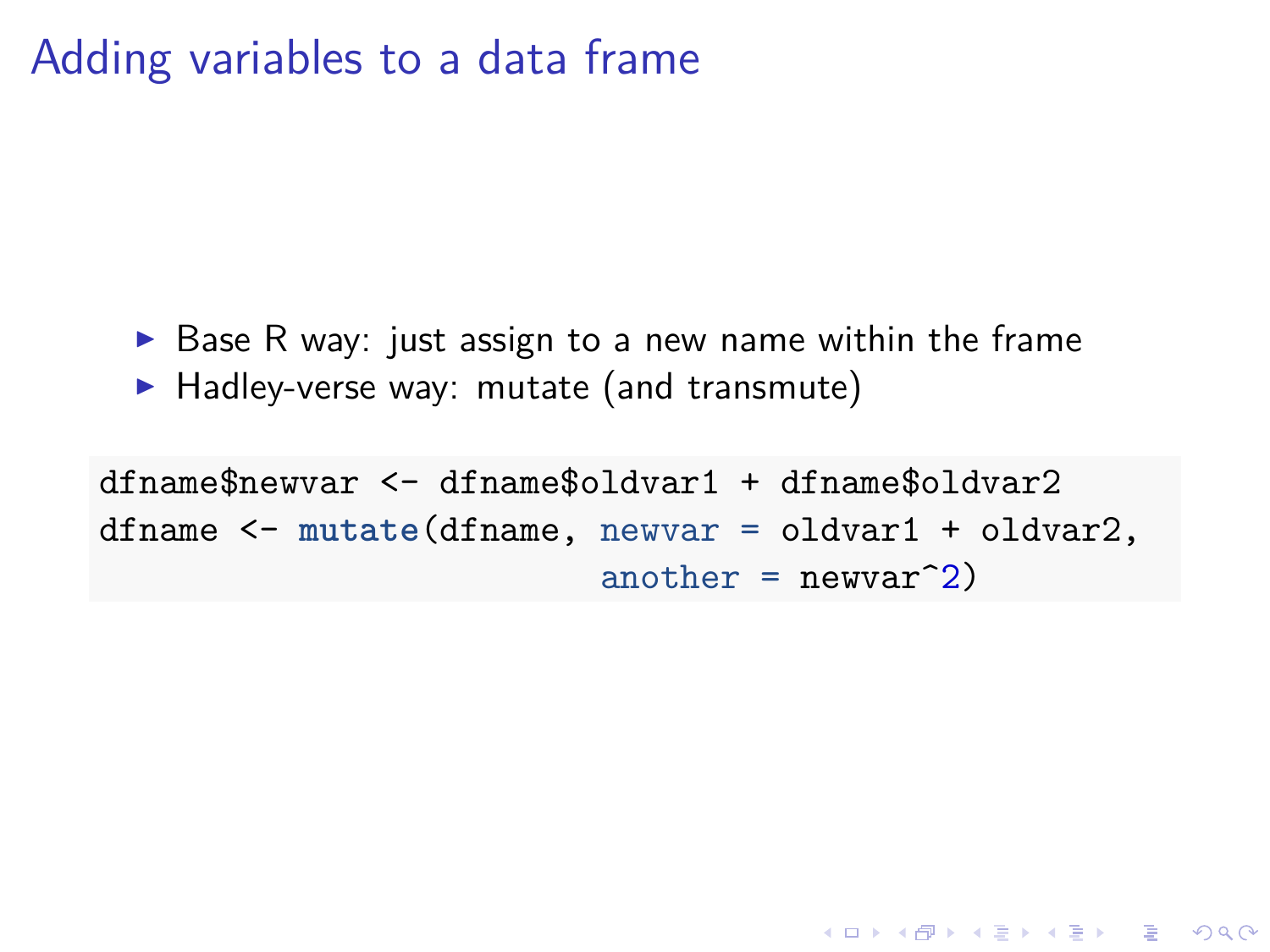Non-trivial ways and reasons to create new variables

 $\triangleright$  Cutting (or binning) continuous variables in to factors

- $\triangleright$  cut from base R, cut interval, cut number and cut width from ggplot2
- $\triangleright$  Relabeling or combining factor levels
	- P replacement like levels(myfactor)  $\leq$  c("A", "B", "A") is possible

**KORKAR KERKER SAGA** 

- $\blacktriangleright$  recode from package car?
- $\blacktriangleright$  Splitting factor levels
	- $\blacktriangleright$  ifelse?
- $\blacktriangleright$  Cumulative sums, rankings, etc
	- $\blacktriangleright$  dplyr's window functions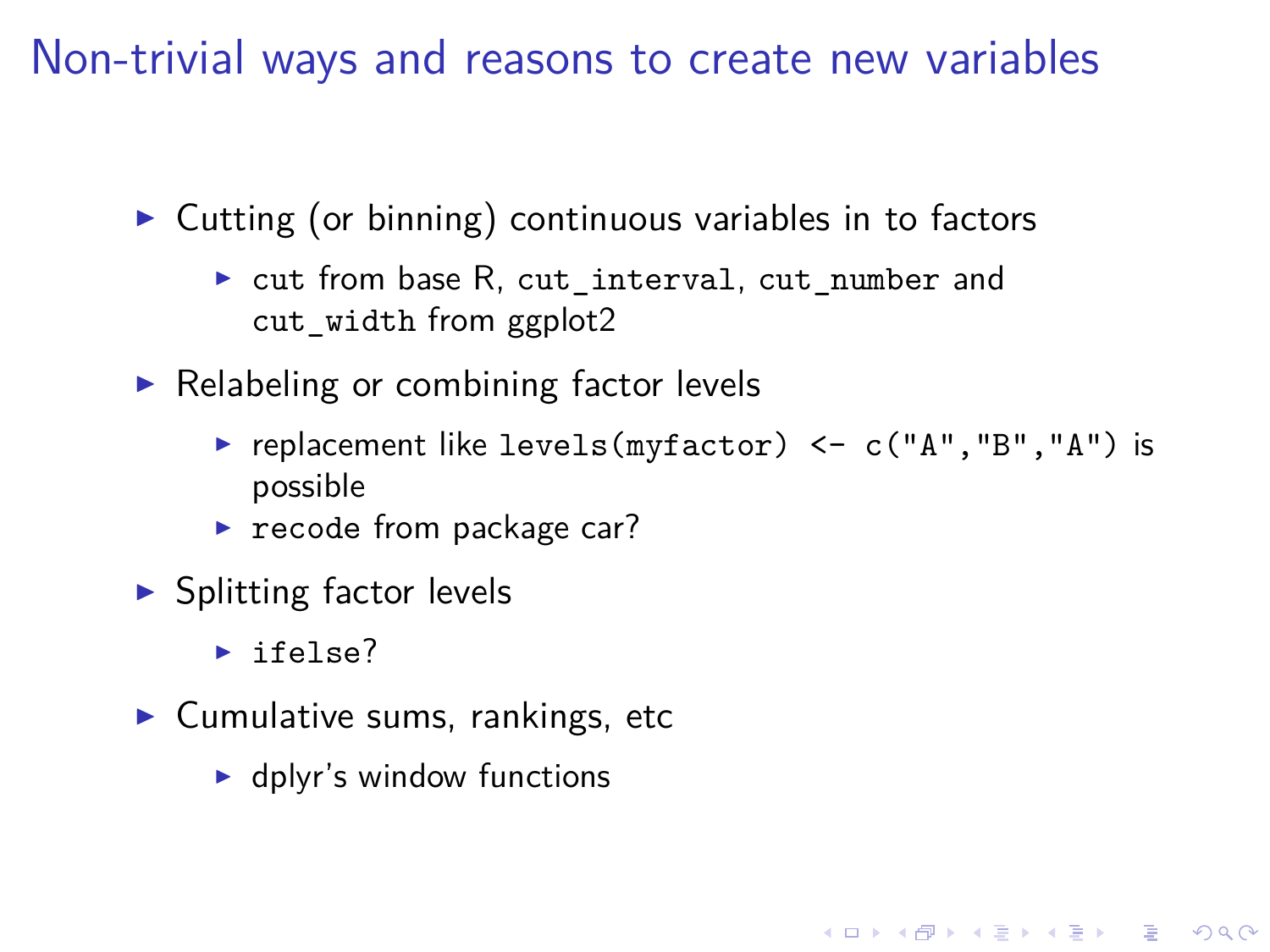(Generally, you don't want to remove rows or columns, but create a copy with a subset.)

- $\triangleright$  Base R way of selecting columns using the list logic works
- $\triangleright$  Base R way of selecting rows using logical vectors also works
- $\triangleright$  But base R function subset () is more user friendly
- $\triangleright$  But dplyr's functions select and filter do the same, better, and more (check the helper functions for select!)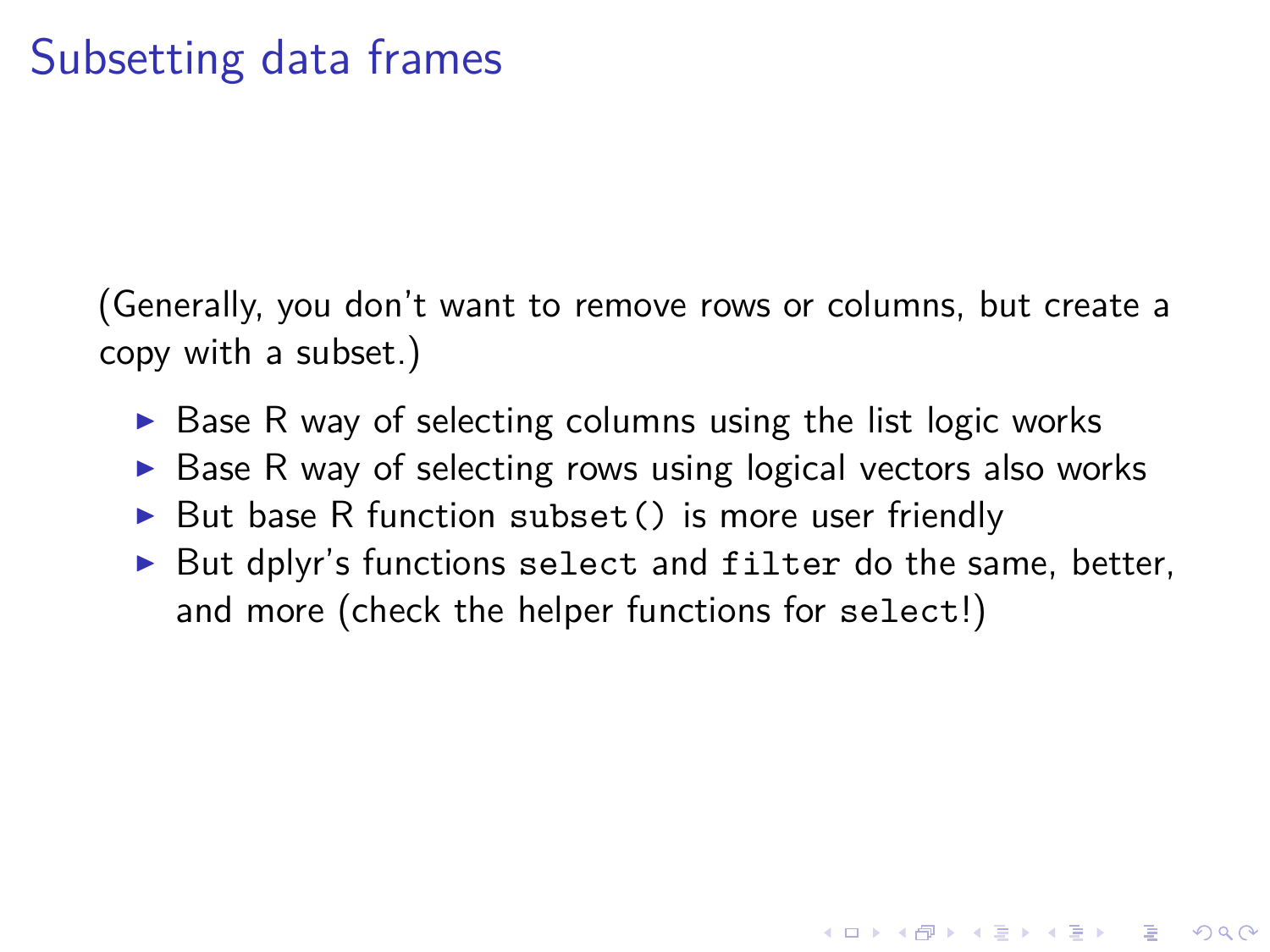#### Groupwise calculations

 $\triangleright$  Base R includes the rough idea via apply-family of functions (tapply, sapply, lapply), and aggregate

- $\triangleright$  group by and summarise in dplyr will again do the same better, and more
	- $\blacktriangleright$  also works with the window functions and mutate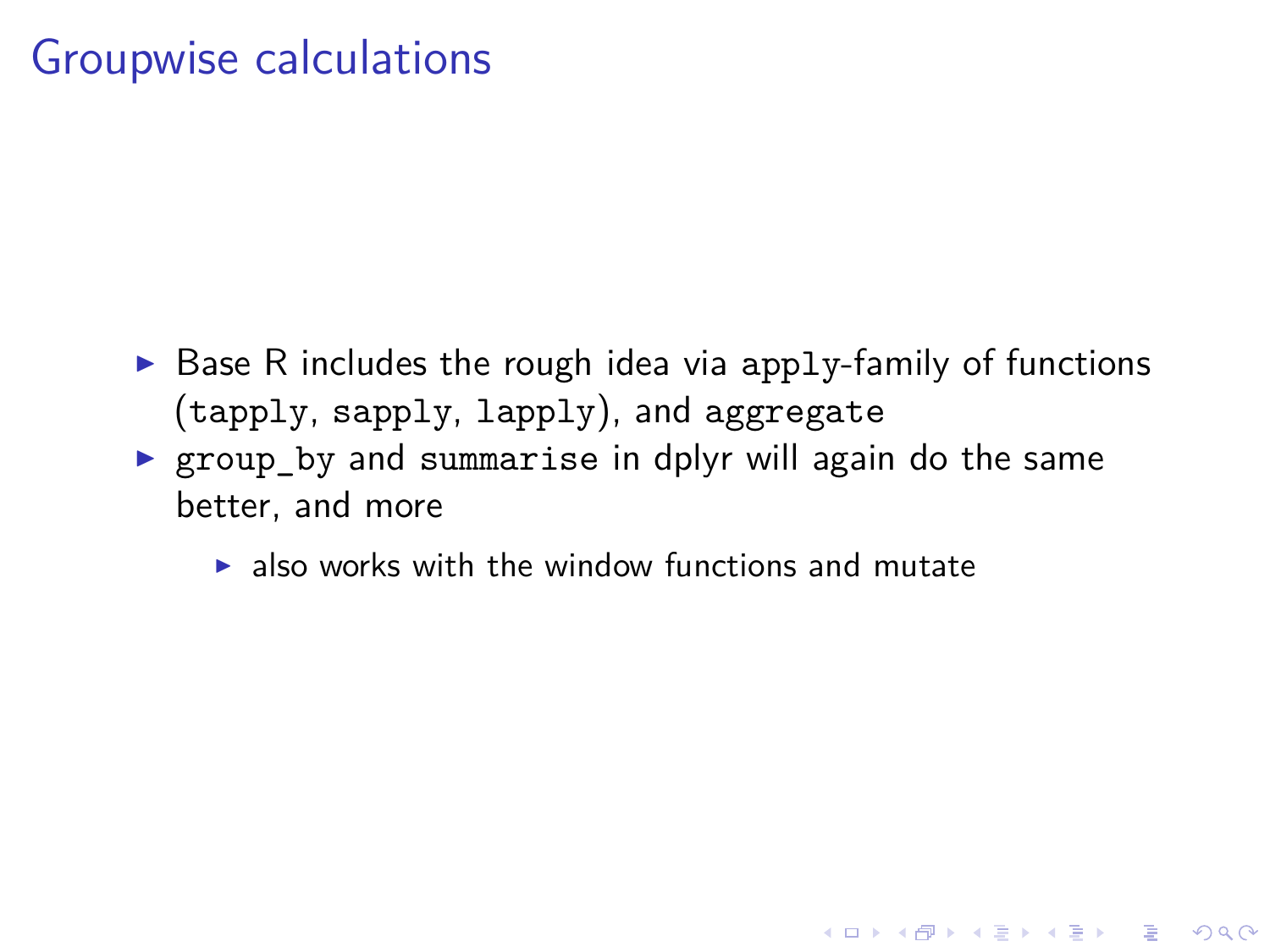### Combining two data sets

- $\triangleright$  To simply stick two data frames end to end by column or by row:
	- $\blacktriangleright$  Base R: chind and rhind
	- dplyr: bind cols and bindrows
- $\triangleright$  To join according to a common variable (or several)
	- $\blacktriangleright$  Base R: merge
	- $\blacktriangleright$  dplyr: left join and all the other versions of join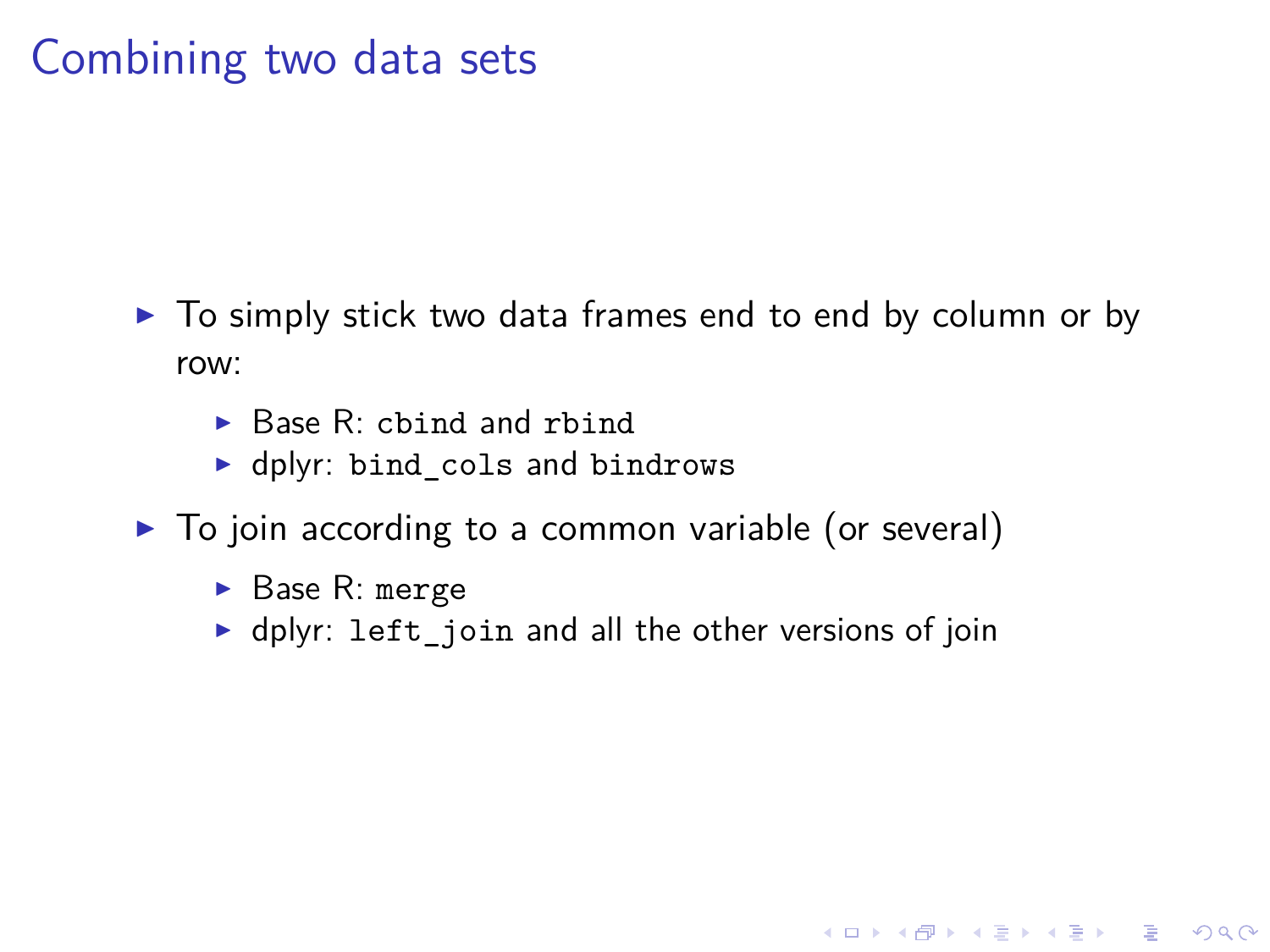### Plotting in base R

- $\triangleright$  Simple, though a bit clumsy
- $\triangleright$  Uses for example the generic function plot and formulas

**plot**(Sepal.Length~Sepal.Width,data=iris) **plot**(Sepal.Length~Species,data=iris)

See also: hist, boxplot, barplot...